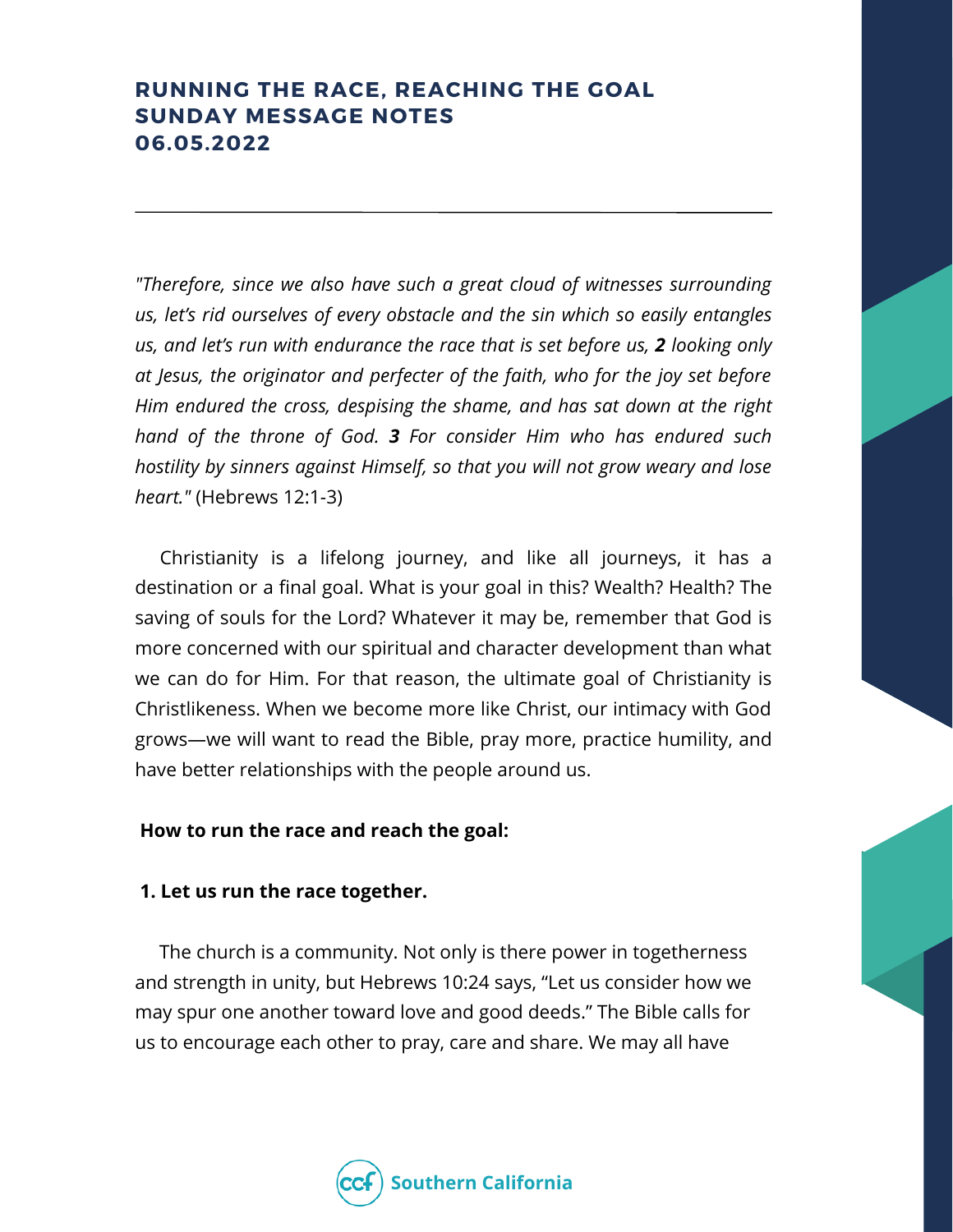different backgrounds, but in our diversity, we should be united and not divided. We should also use our spiritual gifts to build up God's church.Running the race together means holding each other accountable in our journey of being more Christlike. Remember that as contagious as Christlikeness is, un-Christlikeness is just as—if not more—contagious.

#### **2. Let us learn from the forerunners.**

Romans 15:4 says, "For everything that was written in the past was written to teach us, so that through endurance and the encouragement of the Scriptures we might have hope." As we go through Christian life, let us not forget our heroes of faith who were witnesses—not mere spectators—in running the race (Hebrews 11). These martyrs have gone before us and have overcome, and so we must learn from them in our studying of the Word of God. This extends beyond the people of the Bible our fellow believers through their testimonies, or through church history and faith-centric literature. These learnings will give us hope, and will encourage us to not give up when things get difficult.

### **3. Let us throw off everything that hinders and entangles us.**

Hebrews 12:1 says, "…let us throw off everything that hinders and the sin that so easily entangles…" When you participate in a race, you don't bring with you anything that would cause discomfort or weigh you down; in terms of clothing, you want to be as light as possible. This is also true for our race of the Christian life. In order to get to the goal, we must remove anything that could hinder us from running as fast as we can. Some of these hindrances are: gold, girls/guys (relationships), glory, gadgets, gaming, and gambling. Remember that not all of these hindrances are sins; they could also be harmless in the eyes of the world —good, even—but good is often the enemy of "the best." Don't settle for what is good when you could have the best.